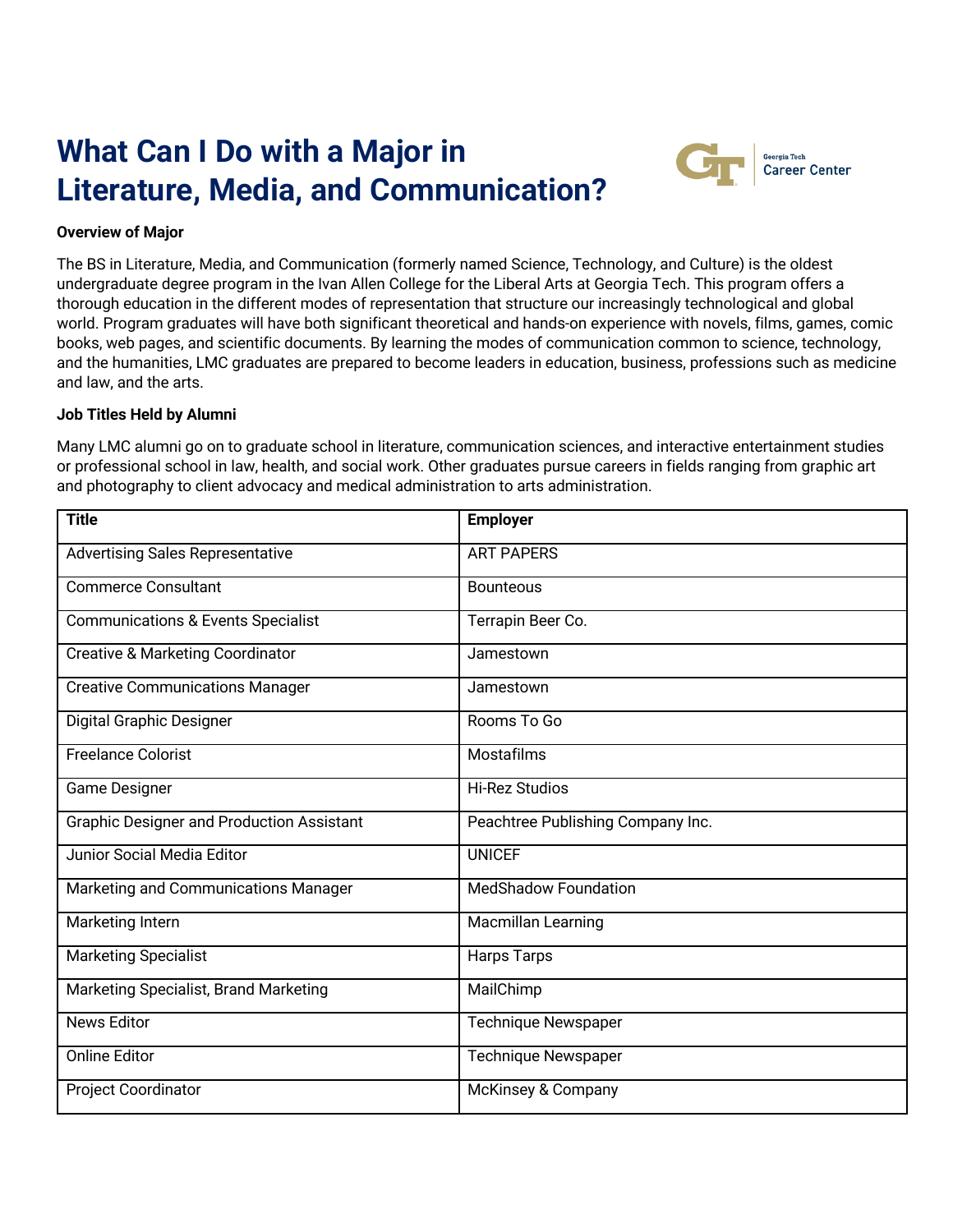| Project Manager II                        | <b>Cox Communications</b> |
|-------------------------------------------|---------------------------|
| <b>Proposal Specialist</b>                | <b>Allied Universal</b>   |
| <b>Regional Marketing</b>                 | Delta Air Lines           |
| <b>Sales Staff Assistant</b>              | <b>ABRAMS</b>             |
| Senior Digital Manager                    | Color of Change           |
| Senior Executive Administrative Assistant | The Coca-Cola Company     |
| Senior Implementation Consultant          | Samsara                   |
| Social Media Manager                      | <b>Very Social</b>        |

#### **Common Career Areas**

| Area/Industry                      | <b>Paths</b>                                                                                                                    | <b>Employers</b>                                                                                                                                 |
|------------------------------------|---------------------------------------------------------------------------------------------------------------------------------|--------------------------------------------------------------------------------------------------------------------------------------------------|
| <b>Advertising &amp; Marketing</b> | <b>Public Relations</b>                                                                                                         | Self-Employed (Freelance)                                                                                                                        |
|                                    | Social Media Management<br>Marketing and promotions<br>Blogging<br><b>Copy Writing</b><br><b>Account Management</b><br>Research | <b>Media Outlets</b><br><b>Public Relations Firms</b><br><b>Marketing Agencies</b><br><b>Government Agencies</b>                                 |
| Education                          | <b>Broadcast Management</b><br>Production<br>Journalism<br><b>Mass Communications</b><br><b>Media Arts</b>                      | <b>Technical Schools</b><br>Public and Private High Schools                                                                                      |
| Film and Television                | Programming<br>Producing<br>Promotion<br>News reporting<br>Editing                                                              | <b>Major Networks</b><br><b>Local Commercial Television Stations</b><br><b>Public Television Stations</b><br><b>Private Production Companies</b> |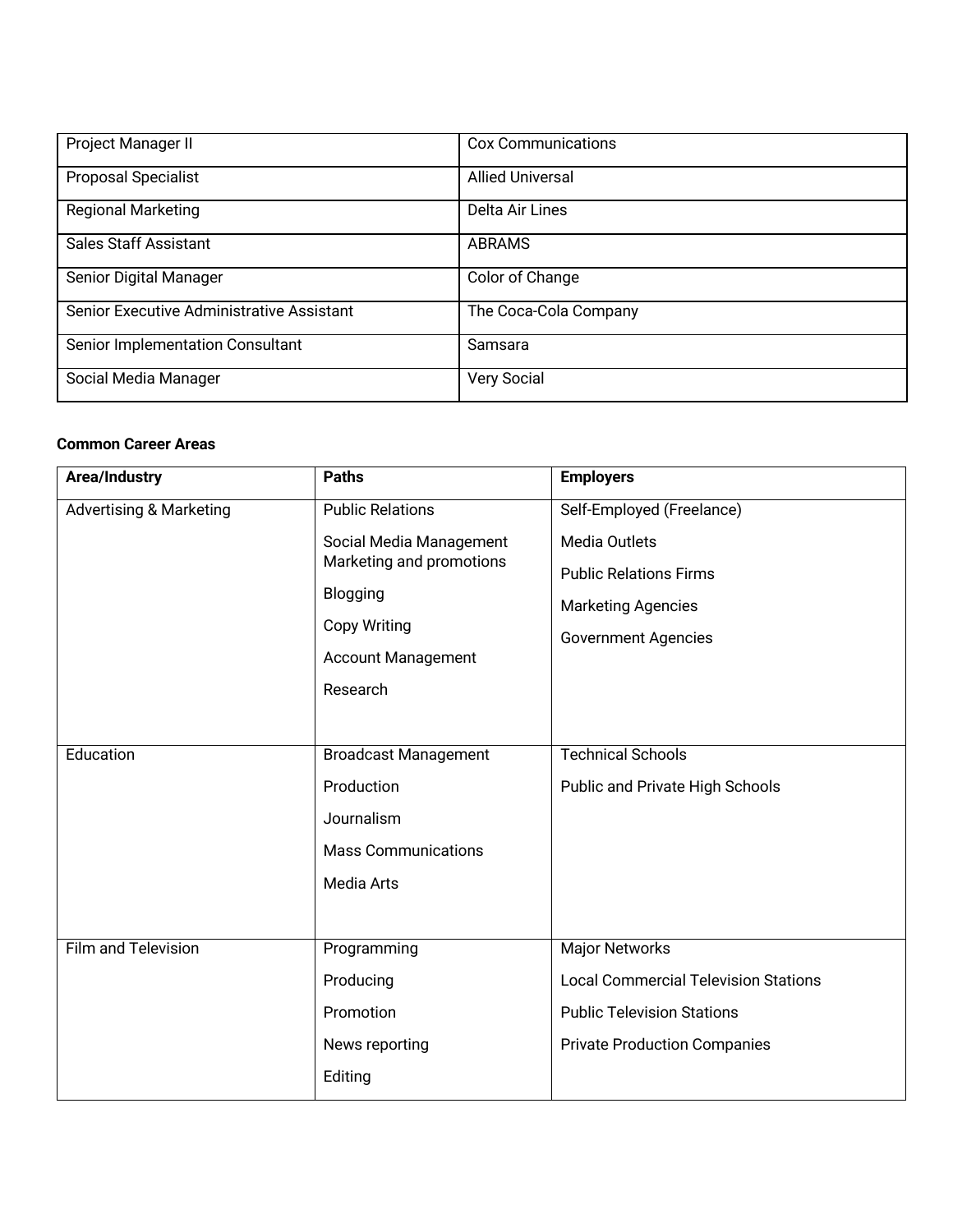|                              | Casting                                                                                                                                                                     |                                                                                                                                                         |
|------------------------------|-----------------------------------------------------------------------------------------------------------------------------------------------------------------------------|---------------------------------------------------------------------------------------------------------------------------------------------------------|
| <b>Graphic Design</b>        | Website Design and<br>Development<br>Signs<br><b>Promotional Display Design</b><br>Packaging                                                                                | Design firms<br>Product Design Divisions of Large Corporations<br>In-House Creative<br>Departments<br>Advertising agencies<br>Self-Employed (Freelance) |
| Law                          | Law assistance<br>Prosecution<br>Defense<br>Contractual<br>Corporate<br>Nonprofit or Public Interest                                                                        | Law Firms<br><b>State and Local Government</b><br>Corporations<br><b>Public Interest Organizations</b>                                                  |
| Writing/Editing & Publishing | Circulation<br>Production<br>Publicity<br>Administration<br><b>Technical Writing and Editing</b><br><b>Science and Medical Writing</b><br><b>Grant and Proposal Writing</b> | <b>Trade Publishing</b><br><b>Special Interest Magazines</b><br><b>Trade Magazines</b><br><b>Association Magazines</b>                                  |

# **Student Organizations**

- ERATO https://gatech.campuslabs.com/engage/organization/erato
- Georgia Tech Organizations https://gatech.campuslabs.com/engage/organizations
- North Avenue Review https://northavereview.com/
- Technique https://nique.net, https://gatech.campuslabs.com/engage/organization/the-technique
- WRECK Atlanta 91.1FM https://www.wrek.org/